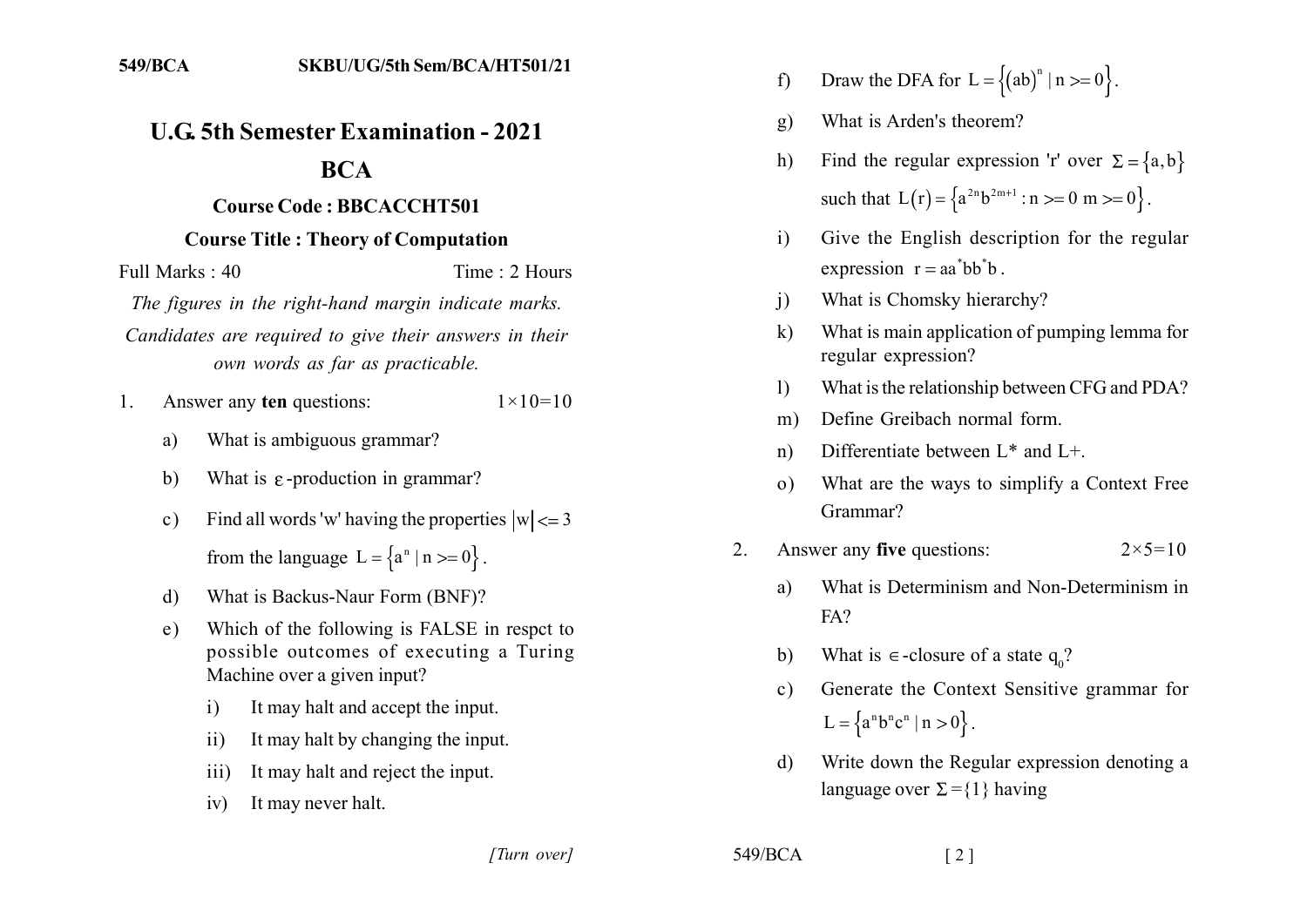- even length of string  $\mathbf{i}$
- odd length of a string  $ii)$
- Draw the transition diagram from the following  $e)$ table<sup>-</sup>

| <b>State</b>   |                | B              |
|----------------|----------------|----------------|
| $-\geq q_0$    | q <sub>1</sub> | q2             |
| q <sub>1</sub> | q <sub>3</sub> | q2             |
| q2             | q <sub>1</sub> | q <sub>3</sub> |
| $*q3$          | q3             | q3             |

- $f$ Differentiate between moore and melay machine
- Consider the following:  $g)$ 
	- $CFGG = (\{S, X, Y\}, \{a, b\}, P, S)$  where P consist  $\sigma$

 $S \geq a/Xh/aYa$ 

 $X > Y/\lambda$ 

 $Y > b/X$ 

Remove  $\lambda$  productions.

- $h)$ Define Turing Machine.
- 3. Answer any two questions:  $5 \times 2 = 10$

 $\begin{bmatrix} 3 \end{bmatrix}$ 

Define Type-3 grammar. Construct the regular a) grammar for the following expression :

 $a * b(a + b) *$  $2+3=5$ 

549/BCA

- Write down the algorithm to convert NFA to  $h$  $\overline{\mathbf{i}}$ **DFA** 
	- Define NFA with  $\lambda$ .  $4 + 1$  $\overline{11}$
- Convert the following grammar in to CNF:  $c)$  i)

| $S \rightarrow bA/aB$ | $3 + 2$ |
|-----------------------|---------|
| A- $>$ bAA/aS/a       |         |
| $B \geq aBB/bS/b$     |         |

- State Pigeon whole principle.  $ii)$
- 4. Answer any one question :  $10 \times 1 = 10$ 
	- $a)$  i) Use induction to show that  $|un|=n|u|$  for all string u and all n.
		- Construct a Moore machine that takes binary  $\overline{11}$ numbers as input and produces residue modulo 3 as output.  $4+6=10$
	- Draw the DFA for the following languages  $b)$  i) over  $\Sigma = \{a, b\}$ :
		- Set of all strings having at least one 'a'  $\mathbf{i}$ and exactly two b's.
		- Set all strings that contain aba as  $\overline{11}$ ) substring.
		- Set of all strings have even number of  $\overline{111}$ )  $a$
		- Obtain a NFA which should accept a language  $\rm ii)$ L =  $\{x \in \{a, b\}^* : |x| \ge 3 \text{ and third symbol of } x\}$ from right side is 'a'}.

 $549/BCA$